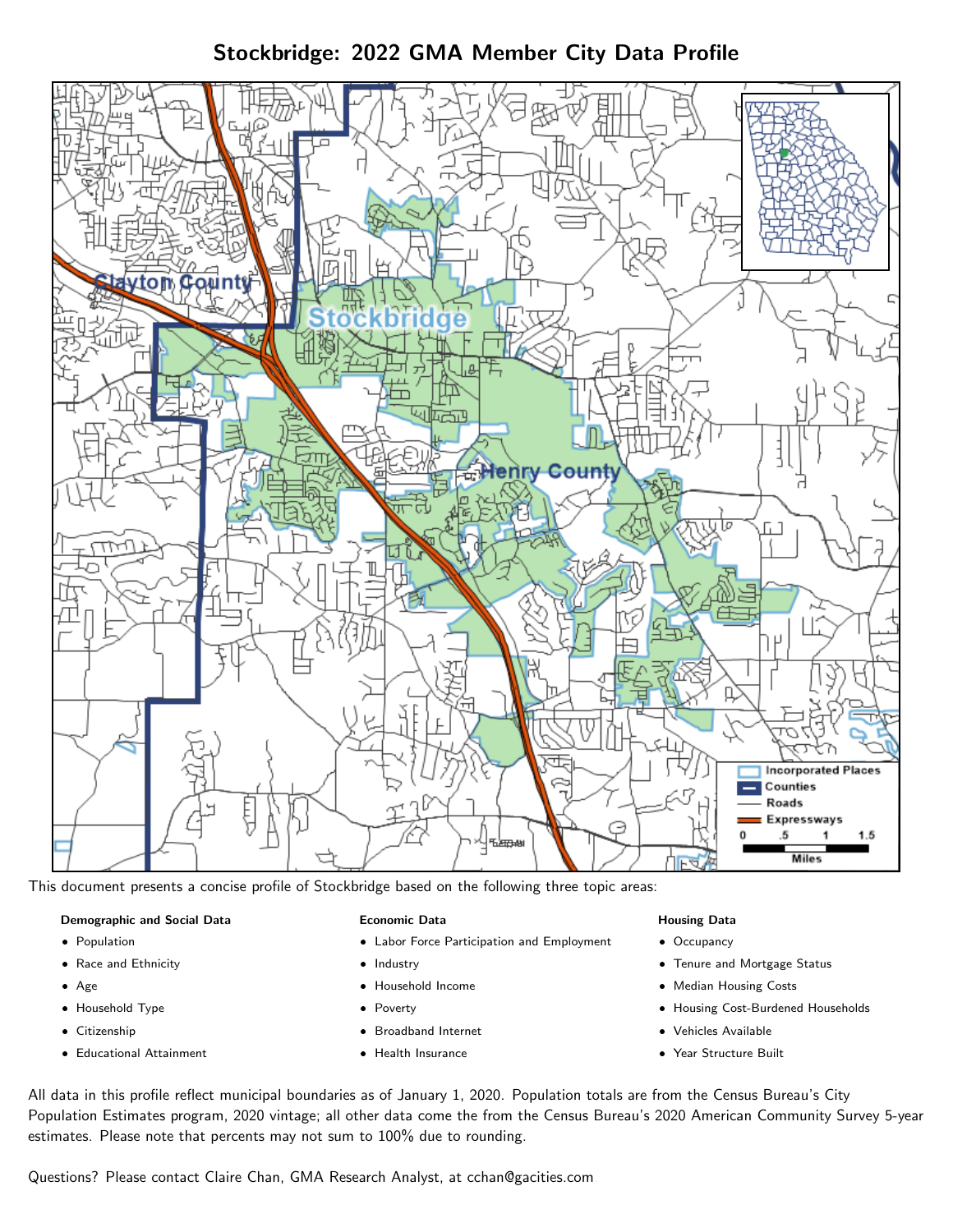# Stockbridge: Demographic and Social





**Citizenship** 



Source: American Community Survey, 2020 5-year estimates, table B05002 Source: American Community Survey, 2020 5-year estimates, table B15002

Race and Ethnicity



Source: U.S. Census Bureau, City Population Estimates, 2020 vintage Source: American Community Survey, 2020 5-year estimates, table B03002

## Household Type



Source: American Community Survey, 2020 5-year estimates, table B01001 Source: American Community Survey, 2020 5-year estimates, table B11001

#### Educational Attainment



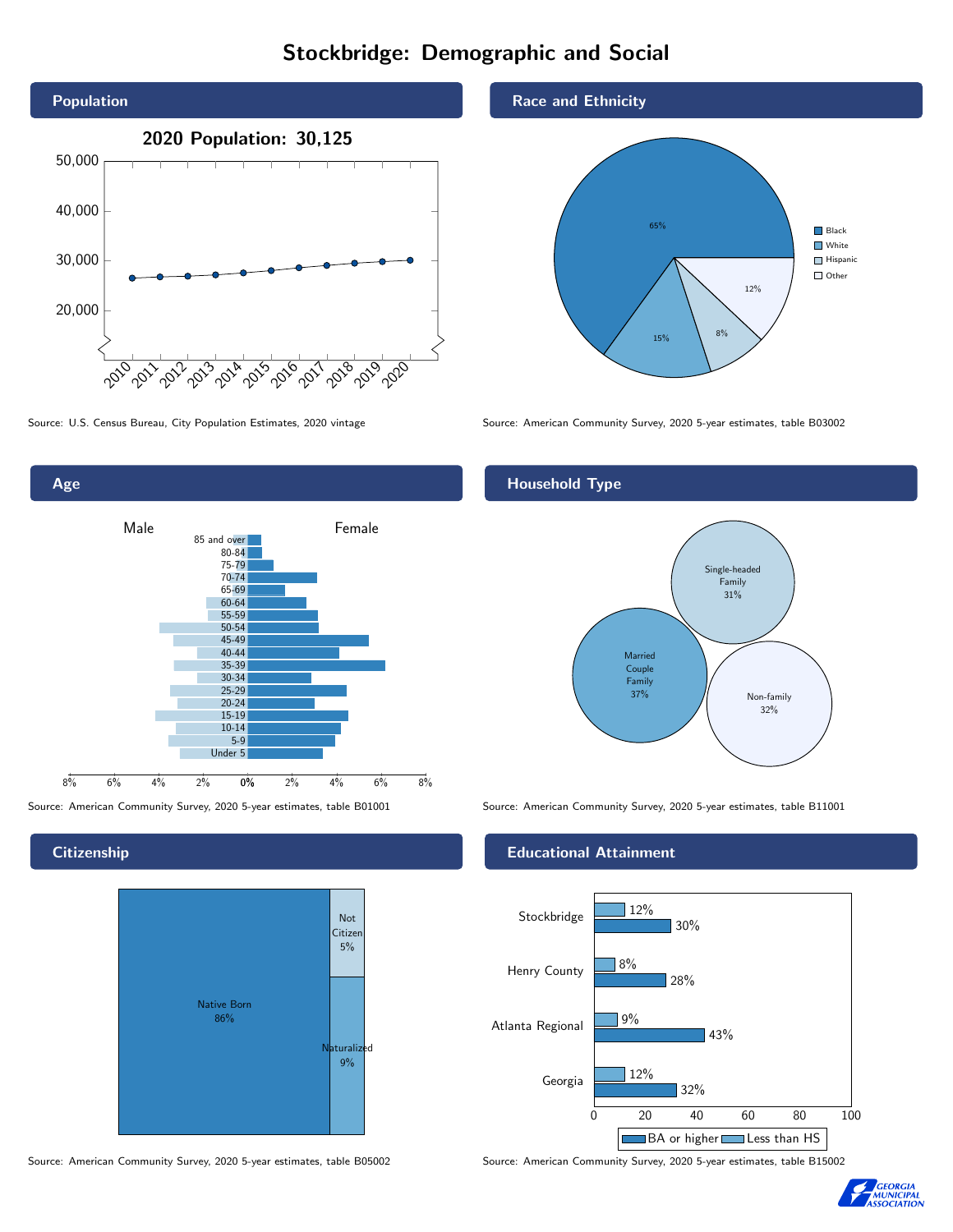# Stockbridge: Economic



Source: American Community Survey, 2020 5-year estimates, table B23001 Note: Unemployment rate is based upon the civilian labor force.



Source: American Community Survey, 2020 5-year estimates, tables B19013 and B19025 Source: American Community Survey, 2020 5-year estimates, table B17010



Source: American Community Survey, 2020 5-year estimates, table B28002 Source: American Community Survey, 2020 5-year estimates, table B18135

## Industry

| Agriculture, forestry, fishing and hunting, and mining      | $0\%$ |
|-------------------------------------------------------------|-------|
| Construction                                                | 4%    |
| Manufacturing                                               | 5%    |
| <b>Wholesale Trade</b>                                      | 2%    |
| Retail Trade                                                | 13%   |
| Transportation and warehousing, and utilities               | 14%   |
| Information                                                 | $2\%$ |
| Finance and insurance, real estate, rental, leasing         | 6%    |
| Professional, scientific, mgt, administrative, waste mgt    | 10%   |
| Educational services, and health care and social assistance | 25%   |
| Arts, entertainment, recreation, accommodation, food        | 8%    |
| service                                                     |       |
| Other services, except public administration                | $4\%$ |
| Public administration                                       | 7%    |

Source: American Community Survey, 2020 5-year estimates, table C24030

### **Poverty**



#### Health Insurance